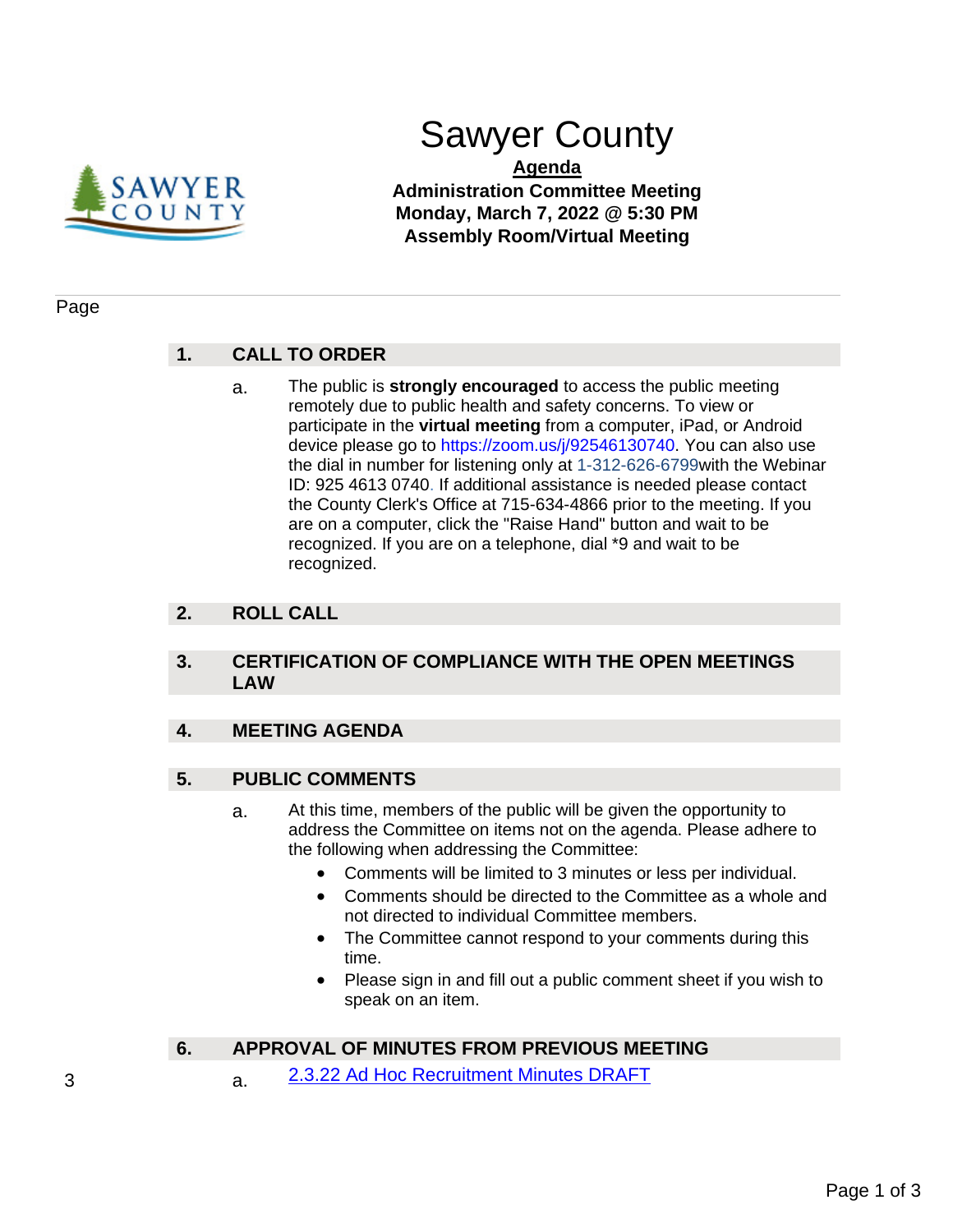## **7. REVIEW OF FINAL CANDIDATES**

a. Pursuant to Wisconsin Statutes 19.85(1)(c) enter closed session to consider employment, promotion, compensation or performance evaluation data of any public employee over which the governmental body has jurisdiction or exercises responsibility.

#### **8. OPEN SESSION**

a. Candidate Selection (discussion and possible action)

## **9. FUTURE AGENDA ITEMS**

## **10. CORRESPONDENCE, REPORTS FROM CONFERENCES AND MEETINGS, OTHER MATTERS FOR DISCUSSION ONLY**

#### **DISCLAIMER:**

*A quorum of the County Board of Supervisors or of any of its committees may be present at this meeting to listen and observe. Neither the Board nor any of the committees have established attendance at this meeting as an official function of the Board or committee(s) or otherwise made a determination that attendance at the meeting is necessary to carry out the Board or committee's function. The only purpose for other supervisors attending the meeting is to listen to the information presented. Neither the Board nor any committee (other than the committee providing this notice and agenda) will take any official action with respect to this noticed meeting.* 

*Copy sent via email to: County Clerk and News Media. Note: Any person wishing to attend whom, because of a disability, requires accommodation should call the Sawyer County Clerk's Office (715.634.4866) at least 24 hours before the scheduled meeting so appropriate arrangements can be made.*